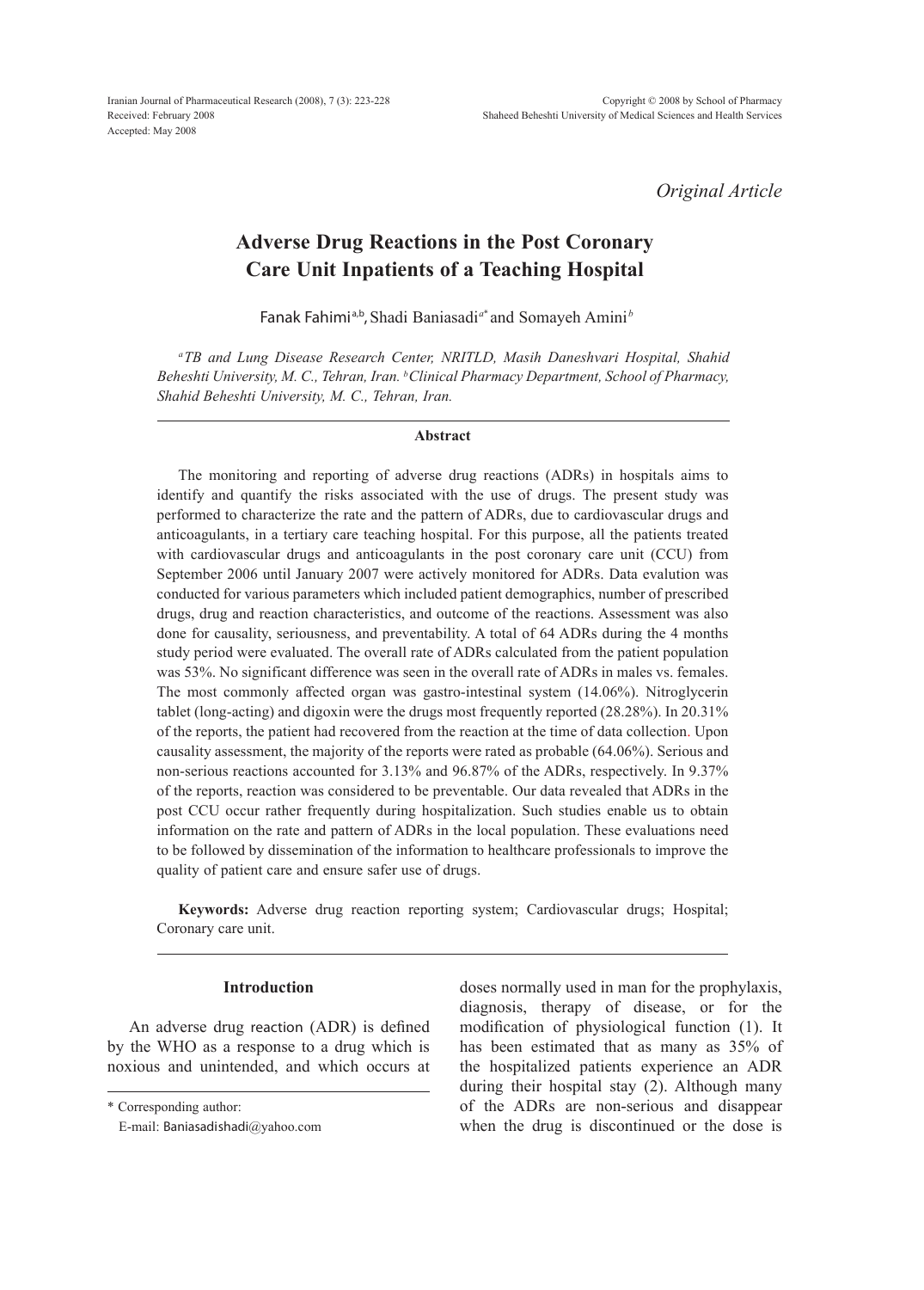reduced, others are serious and last longer. Therefore, ADRs are amongst the leading causes of morbidity, mortality and rising hospital costs (3). Studies have shown that the drugs which most commonly cause adverse drug events (ADEs) are analgesics, anti-infective agents, cardiovascular drugs, anticoagulants, sedatives and anti-neoplastic drugs (4, 5). In one study, drugs used for the treatment of cardiovascular diseases were implicated in ADRs by about 3% of the 2367 patients seen in an ADR clinic (6). In a meta-analysis, McDowell et al reported that patients from different ethnic groups have different risk factors for important ADRs to cardiovascular drugs (7). Therefore, it may be useful to determine the incidence and pattern of ADRs to cardiovascular drugs in different ethnic groups.

Collecting ADRs in a hospital setting provides data on safety of drug use in special patient populations and data on drugs used exclusively in hospitals. Different systems have been applied to detect ADRs occurring during hospital stays. Active monitoring seems to give the most reliable figures on the incidence and the pattern of ADRs and thereby helps to design improvement strategies for the safety of drug use and patient education (8).

We established an ADR reporting and monitoring center in our hospital to stimulate spontaneous reporting of health care professionals. Since the incidence of ADRs reported by physicians and nurses was found to be low (9), we performed the present study to determine the incidence and characteristics of the ADRs occurring in the post CCU ward of our hospital.

### **Experimental**

# *Study design and setting*

This prospective study was conducted from September 2006 until January 2007 in the post CCU of Masih Daneshvari Hospital, a multispeciality tertiary healthcare hospital located in Tehran, Iran. ADRs were collected by the active method. A pharmacist actively looked for any suspected ADRs to cardiovascular drugs and/or anticoagulants.

## *Patients*

All patients admitted to the post CCU were screened for eligibility to enter the study. Only those receiving treatment with cardiovascular drugs and/or anticoagulants were included (whether such treatment had been started prior to admission or during hospitalization). Exclusion criteria were dementia or confusion, severe illness and refusal of the patient to participate. The Hospital's Ethics Committee approved the study and all participants gave their informed consent.

#### *Data collection*

All the necessary and relevant data were collected from in-patient case notes, treatment charts, laboratory data reports and patient interview. If a suspected ADR was detected, data on that particular suspected drug and reaction was collected and documented in a 'Yellow card'. All report forms were discussed with a clinical pharmacist (FF) in order to validate the data collected.

### *Definitions*

Adverse reaction to a drug was defined in accordance to the World Health Organization's definition for an ADR (1). Cardiovascular drugs were defined as those used for the treatment of hypertension, ischemic heart disease, congestive heart failure and/or arrhythmias. The anticoagulants used were heparin, warfarin or enoxaparin.

### *Data evaluation and analysis*

Data on the reported ADRs were evaluated to understand the pattern of the ADRs with respect to patient demographics, number of prescribed drugs, nature of the reactions, characteristics of the drugs involved, and outcome of the reactions. Parametric variables between males and females were compared by Student's t-test.

Each ADR was classified according to the WHO system organ classification (10). Causality, seriousness and preventability for the reaction were also assessed.

In order to evaluate the causal relationship between drug and reaction, causality assessment was performed using the Naranjo's ADR probability scale (11). The ADRs were classified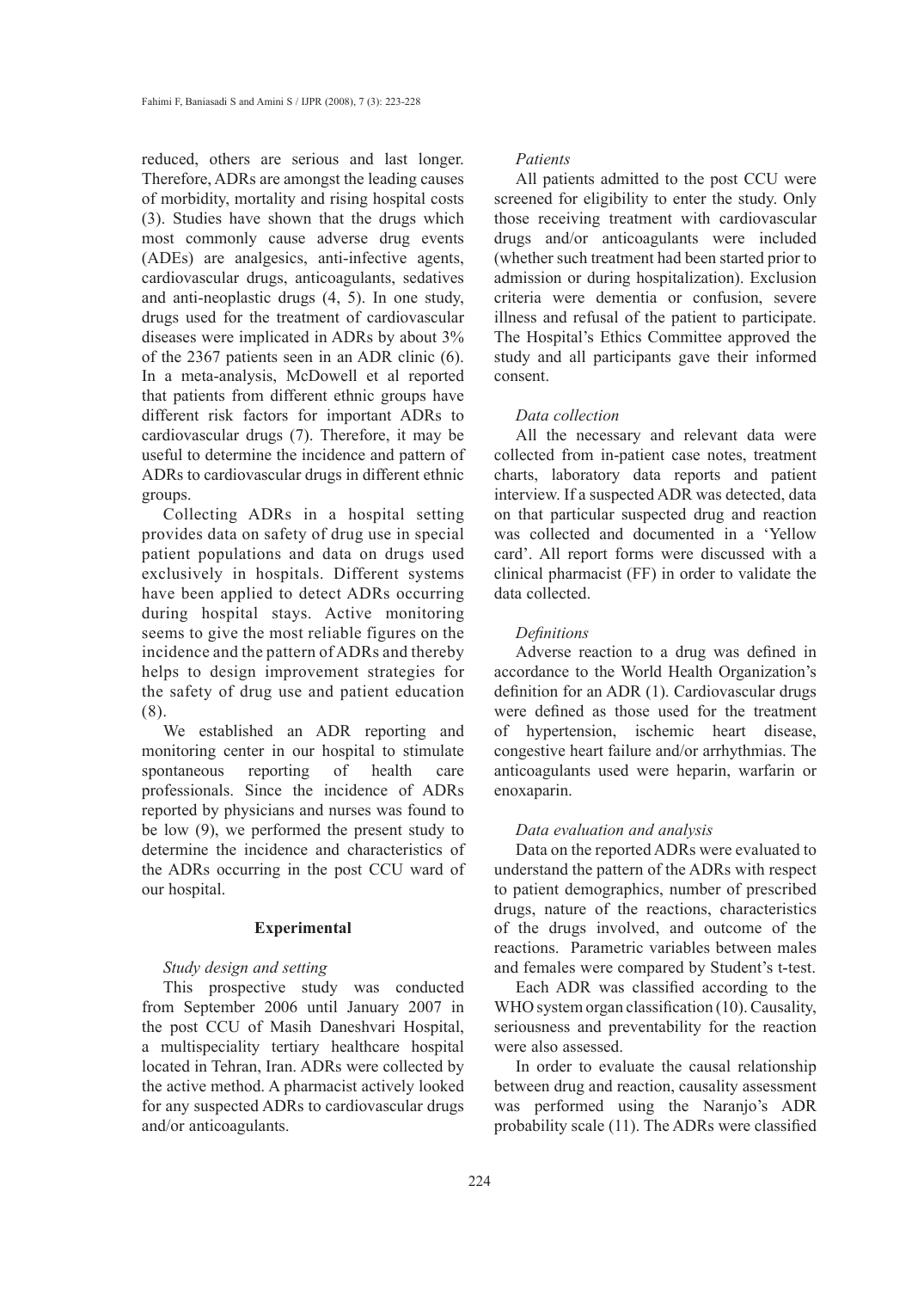**Appendix 1.** Criteria for determining preventability of an ADR

Answering 'yes' to one or more of the following implies that an ADR is preventable.

- 1. Was there a history of allergy or previous reactions to the drug?
- 2. Was the drug involved inappropriate for the patient's clinical condition?
- 3. Was the dose, route, or frequency of administration inappropriate for the patient's age, weight, or disease state?
- 4. Was required therapeutic drug monitoring or other necessary laboratory tests not performed?
- 5. Was a drug interaction involved in the ADR?
- 6. Was poor compliance involved in the ADR?
- 7. Was a toxic serum drug concentration (or laboratory monitoring test) documented

as certain, probable, possible and unlikely to be drug induced, depending upon the level of association.

The seriousness of reported adverse reactions were assessed based on the WHO definition, which included any adverse event that resulted in death, life threatening situation, hospitalization, prolonged hospital stay, disability or birth defect. Assessment of preventability was determined using the scale developed by Schumock et al. .(12) (Appendix 1).

### **Results**

During the 4-months study period, 56 patients were admitted to the post CCU. Thirty four patients met the inclusion for the study.

A total of 64 ADRs were detected. Data related to patients with at least one ADR were analyzed. These occurred in 18 patients (9 females and 9 males). Their mean±SD age was 56.81±11.89 years. The average number of drugs taken at the time of the report was 8.63 (4.25 for cardiovascular drugs). There was no significant difference between men and women, regarding these parameters. The causality of these ADRs was defined as either "probable" or "possible", none as "certain", and "unlikely". The classification of the ADRs by system-organ class is described in Table 1.

The number and percentage of ADRs reported for each drug is shown in Table 2. Cardiovascular drugs and anticoagulants were responsible for 86.87% and 13.13 % of ADRs respectively. Most of the suspected drugs were orally administered drugs (n=68). Of those, 45 (66.18%) were started in the hospital and 23 (33.82%) started before the hospital admission.

The results of the analysis performed on the 64 ADRs detected are given in Table 3. Causality was defined as "probable" for 41 (64.1%) reports and as "possible" for 23 (35.9%) reports. In 9.37% of the reports, the

| <b>System associated with ADRs</b>              | <b>Number of ADRs</b> | Percentage |
|-------------------------------------------------|-----------------------|------------|
| Gastro-intestinal system disorders              | 9                     | 14.06      |
| Respiratory system disorders                    | 9                     | 14.06      |
| Cardiovascular disorders                        | 8                     | 12.50      |
| Platelet, bleeding and clotting disorders       | 6                     | 9.38       |
| Skin and appendages disorders                   | 6                     | 9.38       |
| Metabolic and nutritional disorders             | 5                     | 7.81       |
| Psychiatric disorders                           | 5                     | 7.81       |
| Body as a whole-general disorders               | 4                     | 6.25       |
| Heart rate and rhythm disorders                 | 4                     | 6.25       |
| Central and peripheral nervous system disorders | 3                     | 4.69       |
| Urinary system disorders                        | 3                     | 4.69       |
| Musculo-skeletal system disorders               |                       | 1.56       |
| Vascular (extra-cardiac) disorders              |                       | 1.56       |
| <b>Total</b>                                    | 64                    | 100        |

**Table 1**. Systems associated with ADRs.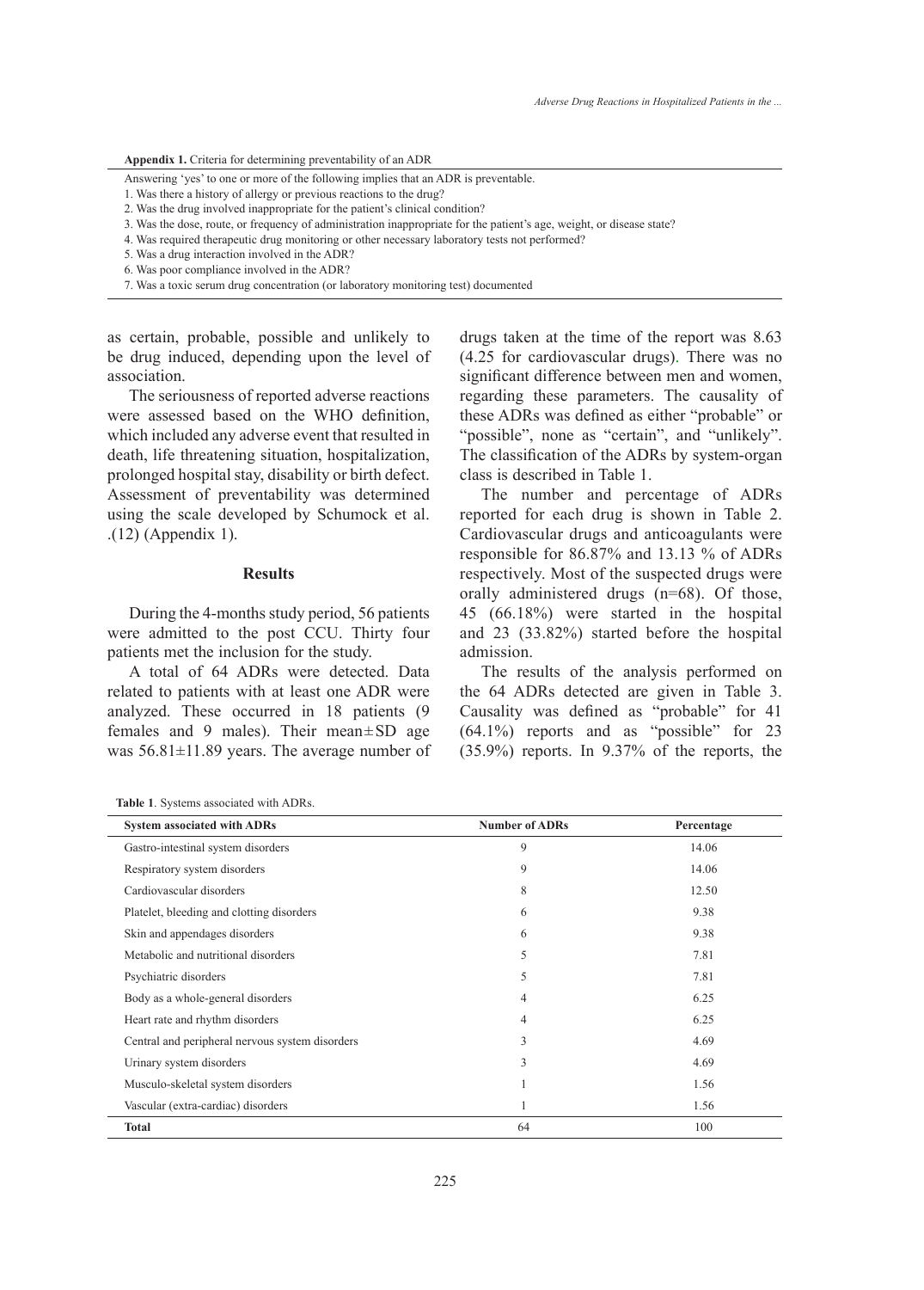| <b>Suspected drugs</b>             | <b>Number of ADRs</b> | Percentage |
|------------------------------------|-----------------------|------------|
| Cardiovascular drugs               |                       |            |
| Digoxin                            | 14                    | 14.14      |
| Nitroglycerin tablet (long-acting) | 14                    | 14.14      |
| Captopril                          | 12                    | 12.12      |
| Furosemide                         | 11                    | 11.11      |
| Losartan                           | $\tau$                | 7.07       |
| Metoprolol                         | 5                     | 5.05       |
| Spironolactone                     | $\overline{4}$        | 4.04       |
| Diltiazem                          | $\overline{4}$        | 4.04       |
| Isosorbide                         | $\overline{4}$        | 4.04       |
| Hydrochlorothiazide                | $\overline{4}$        | 4.04       |
| Atenolol                           | 3                     | 3.03       |
| Amlodipine                         | $\mathbf{1}$          | 1.01       |
| Enalapril                          | $\mathbf{1}$          | 1.01       |
| Nitroglycerin sublingual capsule   | 1                     | 1.01       |
| Propranolol                        | $\mathbf{1}$          | 1.01       |
| Anticoagulants                     |                       |            |
| Enoxaparin                         | $\,$ 8 $\,$           | 8.08       |
| Warfarin                           | 3                     | 3.03       |
| Heparin                            | $\mathfrak{2}$        | 2.02       |
| Total <sup><math>a</math></sup>    | 99                    | 100        |

**Table 2.** Suspected drugs implicated in ADRs.

*<sup>a</sup>*Total is different from the total number of ADRs reports, since in many cases more than one drug was suspected.

reaction was considered to be preventable. Two ADRs (3.13%) were classified as serious, both of them causing life threatening situations. In the first case, metoprolol induced bronchospasm in a patient suffering from asthma. In another case arrhythmia was induced following digoxin and diltiazem co-administration. In 20.31% of the reports, the patient had recovered from the reaction at the time of the ADR report.

# **Discussion**

ADRs can significantly increase a patients' mortality, disability and overall healthcare costs (13). The most commonly applied methods to detect ADRs in hospitals involve stimulated spontaneous reporting of health care professionals, comprehensive collection by trained specialists and computer-assisted approaches using routine data from hospital information systems. The different methods of ADR detection used can result in different rates and types of ADRs (8).

The incidence of ADRs identified in the post CCU of our hospital was 53%, which is higher than the other reports. Tran et al. and Zaidenstein et al. reported the incidence of ADRs and ADEs caused by cardiovascular drugs as being 3% and  $4\%$  respectively  $(6, 14)$ .

This can be attributed to our criterion for inclusion in the study, the setting of the study, the method of ADR detection and the criteria for ADR evaluation. Our criterion for the study included those receiving treatment with cardiovascular drugs. The average age of patients receiving cardiovascular drugs is relatively high. However, age as a risk factor for ADRs is a controversial issue (15-17). Moore et al. found an inverse relationship between age and adverse events for ADRs occurring during hospital stay (18). The study setting was the post CCU of the hospital where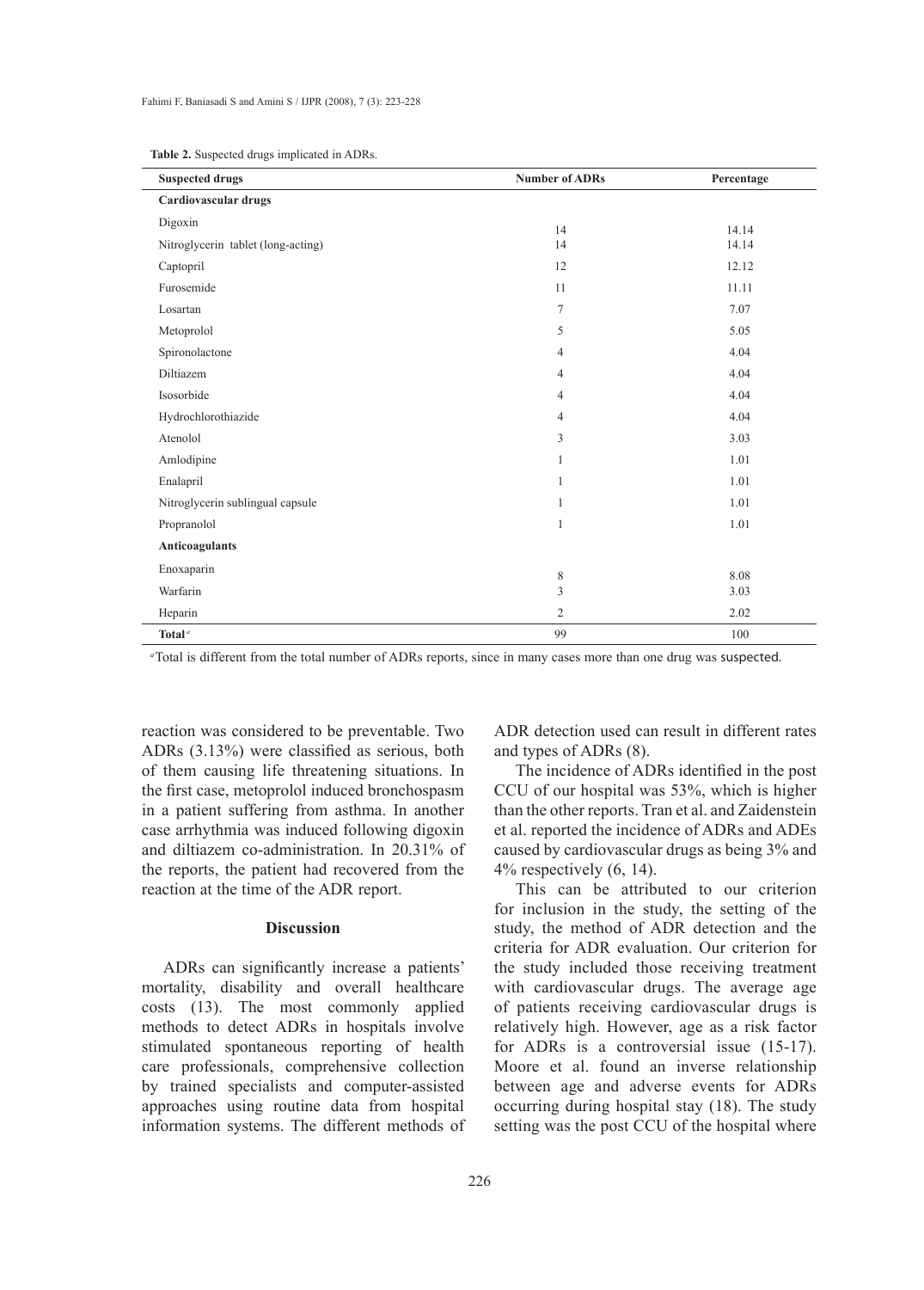|  | <b>Table 3.</b> Classification of the ADRs $(n=64)$ . |  |  |
|--|-------------------------------------------------------|--|--|
|--|-------------------------------------------------------|--|--|

| Characteristic                               | Number of ADRS $(\%)$ |  |  |
|----------------------------------------------|-----------------------|--|--|
| Reports per gender                           |                       |  |  |
| Male                                         | $9(50\%)$             |  |  |
| Female                                       | $9(50\%)$             |  |  |
| Causality                                    |                       |  |  |
| Probable                                     | 41 (64.06%)           |  |  |
| Possible                                     | 23 (35.94%)           |  |  |
| <b>Severity</b>                              |                       |  |  |
| Serious ADR<br>(life threatening situations) | 2(3.13%)              |  |  |
| Non-serious ADR                              | 62(96.87%)            |  |  |
| <b>Relationship to spontaneous reports</b>   |                       |  |  |
| Reported spontaneously                       | $0(0\%)$              |  |  |
| Reported actively                            | 64 (100%)             |  |  |
| Preventability                               |                       |  |  |
| Preventable                                  | 6(9.37%)              |  |  |
| Non-preventable                              | 58 (90.63%)           |  |  |
| Outcome                                      |                       |  |  |
| Recovered                                    | 13 (20.31%)           |  |  |
| Not yet recovered                            | 51 (79.69%)           |  |  |

the severity and complexity of the disease, use of multiple drugs and drug interactions could be well-known risk factors for developing ADRs (19). Our method for ADR detection was intensive, since all the necessary and relevant data were collected from in-patient case notes, treatment charts, laboratory data reports and patient interview. The studies which have compared prospective active surveillance with voluntary reporting found that the incidence of reports using the surveillance method is much higher (20). In relation to ADR assessment, Zaidenstein et al. (14) included only "certain" and "probable" serious events, while we also included "possible" ADRs.

The drugs which most commonly caused ADRs in our study were nitroglycerin tablet (long-acting) and digoxin. Together, these two drugs were responsible for 28.28% of the ADRs induced by cardiovascular drugs and anticoagulants. These results could be expected, since unstable angina and congestive heart failure were the most common cardiovascular conditions among the patients included in our study.

#### **Conclusion**

The incidence of ADRs caused by cardiovascular drugs can be expected to increase due to the proliferation of drugs for cardiovascular conditions and the gradual rise in life expectancies. Such studies enable us to obtain information on the incidence and pattern of ADRs induced by cardiovascular drugs in the local population. Similar data evaluation needs to be followed by dissemination of the information to the healthcare professionals, which could help to improve the quality of patient care by ensuring safer use of drugs.

#### **References**

- World Health Organization. Technical Report Series (1) 498. World Health Organization, Geneva (1972)
- (2) Murphy BM and Frigo LC. Development, implementation, and results of a successful multidisciplinary adverse drug reaction reporting program in a university teaching hospital. *Hosp. Pharm.* (1993) 28: 1199-1204, 1240
- Ramesh M, Pandit J and Parthasarathi G. Adverse drug (3) reactions in a South Indian hospital-their severity and cost involved. *Pharmacoepidemiol Drug Saf.* (2003) 12: 687-92
- Bates DW, Cullen DJ, Laird N, Petersen LA, Small (4) SD, Servi D, Laffel G, Sweitzer BJ, Shea BF, Hallisey R,Vander Vliet M, Nemeskal R and Leape LL. Incidence of adverse drug events and potential adverse drug events. Implications for prevention. ADE Prevention Study Group. *JAMA* (1995) 274: 29-34
- Classen C, Pestotnik SL, Evans RS and Burke JP. (5) Computerized surveillance of adverse drug events in hospital patients. *JAMA* (1991) 266: 2847-51
- (6) Tran C, Knowles SR, Liu BA and Shear NH. Gender differences in adverse drug reactions. *J.Clin. Pharmacol.* (1998) 38: 1003-9
- McDowell SE, Coleman JJ and Ferner RE. Systematic (7) review and meta-analysis of ethnic differences in risks of adverse reactions to drugs used in cardiovascular medicine. *BMJ* (2006) 332: 1177-81
- (8) Thurmann PA. Methods and systems to detect adverse drug reactions in hospitals. *Drug Saf.* (2001) 24: 961-8
- Baniasadi S, Fahimi F and Shalviri G. Developing an (9) adverse drug reaction reporting system at a teaching hospital. *Basic Clin. Pharmacol. Toxicol.*(2008) 102: 408-11
- (10) Uppsala Monitoring Centre. Adverse Reaction Terminology. Uppsala, World Health Organization Collaborating Centre for International Drug Monitoring (2003)
- (11) Naranjo CA, Busto U, Sellers EM, Sandor P, Ruiz I,